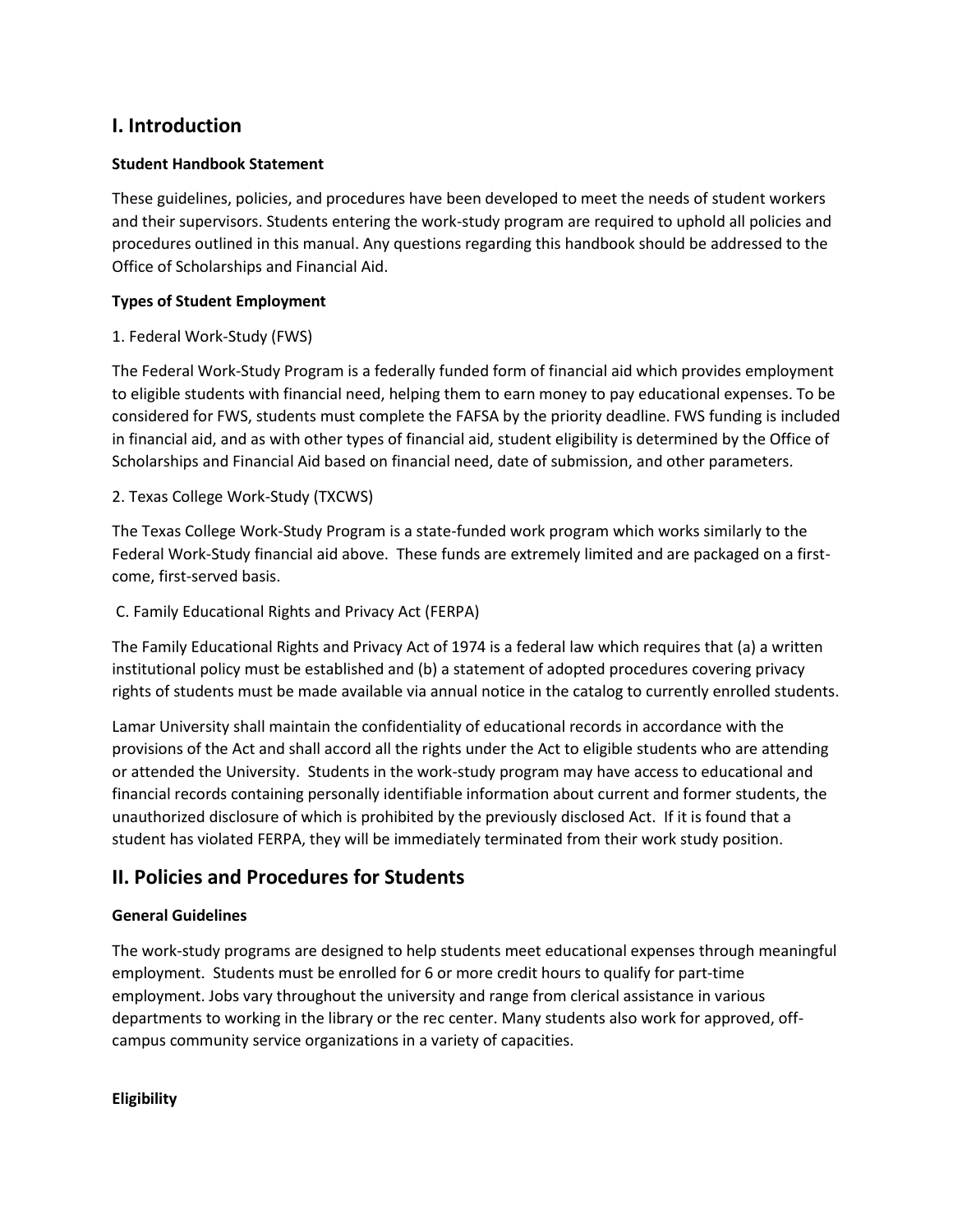A student may be eligible for work-study funding if the student meets all the following requirements:

- 1. Be an admitted student to Lamar University by the priority deadline.
- 2. Complete a Free Application for Federal Student Aid (FAFSA) by the priority financial aid deadline and indicate our school code: 003581.
- 3. Demonstrate financial need, based on the institution's cost of attendance (COA) and the expected family contribution (EFC) as determined by the FAFSA data.
- 4. Complete verification, if selected, by June  $1<sup>st</sup>$  of the summer before the start of the Fall Semester.
- 5. Be enrolled and maintain enrollment of at least half-time (6 credit hours for undergraduate, 4.5 credit hours for graduate/professional).
- 6. Meet Satisfactory Academic Progress [\(https://www.lamar.edu/financial-aid/resources/academic](https://www.lamar.edu/financial-aid/resources/academic-standards.html)[standards.html\)](https://www.lamar.edu/financial-aid/resources/academic-standards.html).
- 7. For Texas College Work-Study a student must be a Texas resident, and cannot have an athletic scholarship.

# **Finding a Work-Study Job**

All Work-study positions are posted on Lamar University Human Resource website

[\(https://jobs.lamar.edu/\)](https://jobs.lamar.edu/) for on-campus and off-campus jobs. A student must accept the work-study financial aid offer and register with Lamar University before they can apply for work-study positions. The hiring process for work-study positions is the same for all employees: a student must complete an I-9, a Criminal History Record Investigation will be conducted, and a student must not begin working until all documentation is approved by the Office of Human Resources.

# **Employee Rights and Responsibilities**

A student-employee has the right to:

- 1. Information regarding their financial aid offer amount, rate of pay, average number of hours per week, and general work-study procedures.
- 2. Instructions regarding procedures to be followed if the student cannot report for a scheduled work period.
- 3. A clearly defined work schedule, which accommodates the student's course schedule and academic requirements.
- 4. Adequate training to perform assigned tasks.
- 5. A safe, clean, and professional working environment.
- 6. Supervision and direction from Lamar University faculty or staff or the staff of the off-campus organization.
- 7. Instructions for recording hours worked, as well as information regarding the University's payroll procedures and payroll calendar.

A student-employee has the responsibility to:

- 1. Maintain the established work schedule -- If unable to work designated hours, the studentemployee must notify the supervisor and mutually arrange a new schedule in accordance with procedures outlined by the hiring department.
- 2. Be punctual -- If delayed or unable to attend work, the student-employee must immediately contact the supervisor.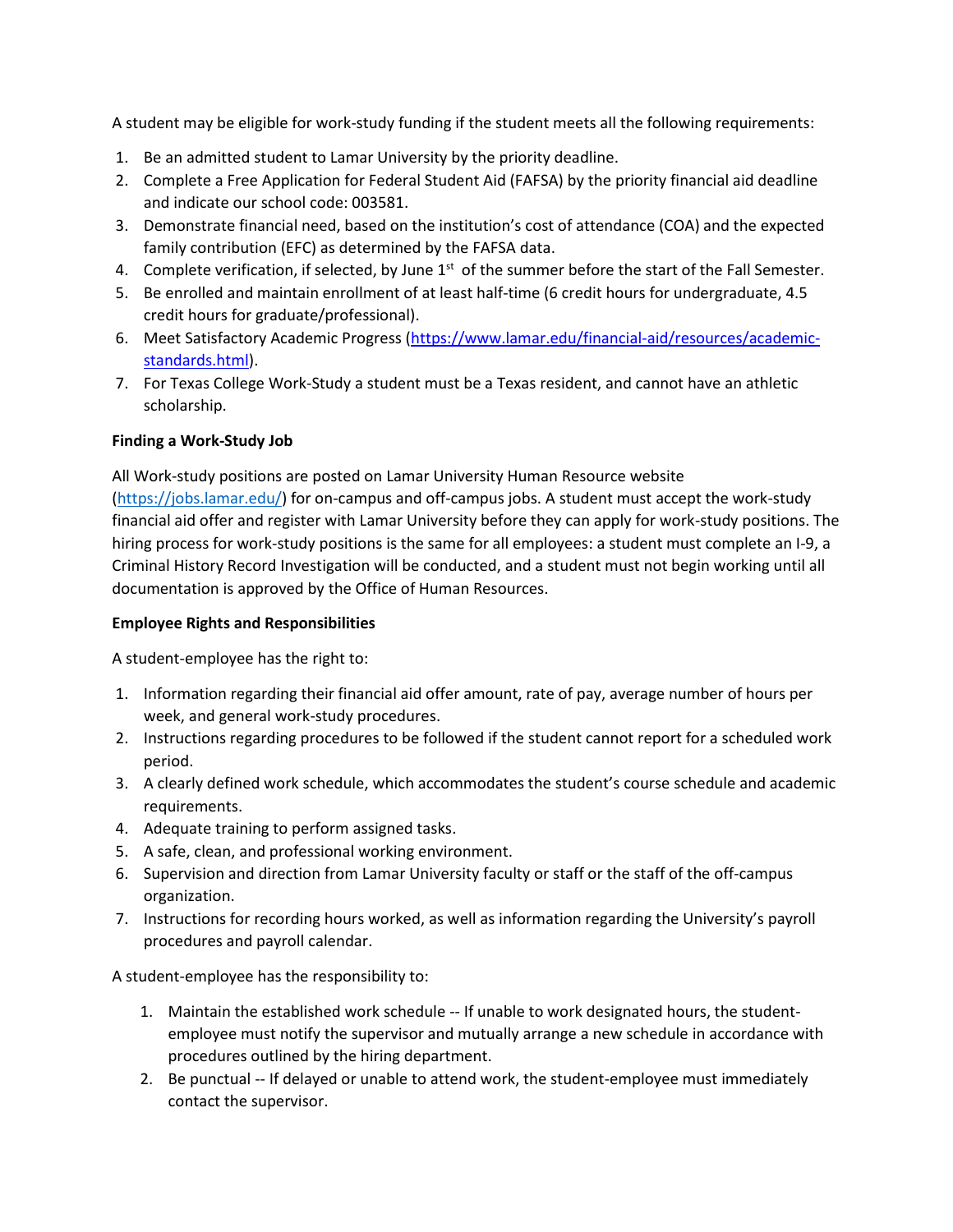- 3. Notify the supervisor in advance of any absences.
- 4. Clock in and out daily, following department procedures.
- 5. Not work during scheduled class times -- Working during class times is only permitted if the class is cancelled or dismissed early with written proof (i.e., email from professor, copy of syllabus).
- 6. Observe the dress code expected for the work site.
- 7. Understand the expectations of the individual supervisor.
- 8. Perform all tasks to the best of his/her ability -- If a student-employee has any questions or problems, they should consult their supervisor.
- 9. Notify the Office of Scholarships and Financial Aid in the event of an inappropriate work environment.
- 10. Maintain professionalism and accuracy in all transactions with the public or campus community.
- 11. Spend time at work participating in work activities Student-employees are not allowed to sleep, read, watch streaming, study or do homework while working. If a supervisor allows a student to work on homework, it must be while serving a need of the work site at the same time (i.e., answering the phones, greeting visitors, etc.).
- 12. Adhere to rules and regulations established for student-employees at the work site.

### **Timesheet Guidelines**

- 1. Student-employees are not to work during scheduled class time.
- 2. Student-employees may work a maximum of 20 hours per week while school is in session.
- 3. Student-employees may not work more than eight hours per day, on any given day.
- 4. A minimum 30-minute break is required for students working more than six consecutive hours.
- 5. Payable time and/or absences must be approved by the supervisor.
- 6. Students are paid biweekly according to the posted payroll schedule

[\(https://www.lamar.edu/finance-and-operations/financial-services/payroll/index.html\)](https://www.lamar.edu/finance-and-operations/financial-services/payroll/index.html).

#### **To input hours worked:**

- 1. Access the Self-Service Banner system [\(https://ssbprod.lamar.edu/btdb/twbkwbis.P\\_WWWLogin\)](https://ssbprod.lamar.edu/btdb/twbkwbis.P_WWWLogin).
- 2. Choose the pay period from the dropdown menu and click the *Time Sheet* button. Once the time sheet box appears, find the correct day and click *Enter Hours*.
- 3. Input the time in and out per shift and click the *Save* button. Continue to enter hours as needed for each day in the payment period.

**Time sheets must be submitted at the end of each pay period. For submission due dates, reference the Payroll Schedule linked above.**

- 7. For students employed by off-campus employers:
	- a. Timesheets are due every two weeks please refer to the payroll schedule, AND
	- b. Timesheets must be printed out, signed, and dated by student and supervisor.
	- c. If a student fails to clock in and out, there must be a written explanation and the supervisor must initial the manually entered hours.
	- d. Timesheets must be submitted via email or fax:
		- i. To[: Deborah.guillory@lamar.edu](mailto:Deborah.guillory@lamar.edu)
		- ii. CC: the student-employee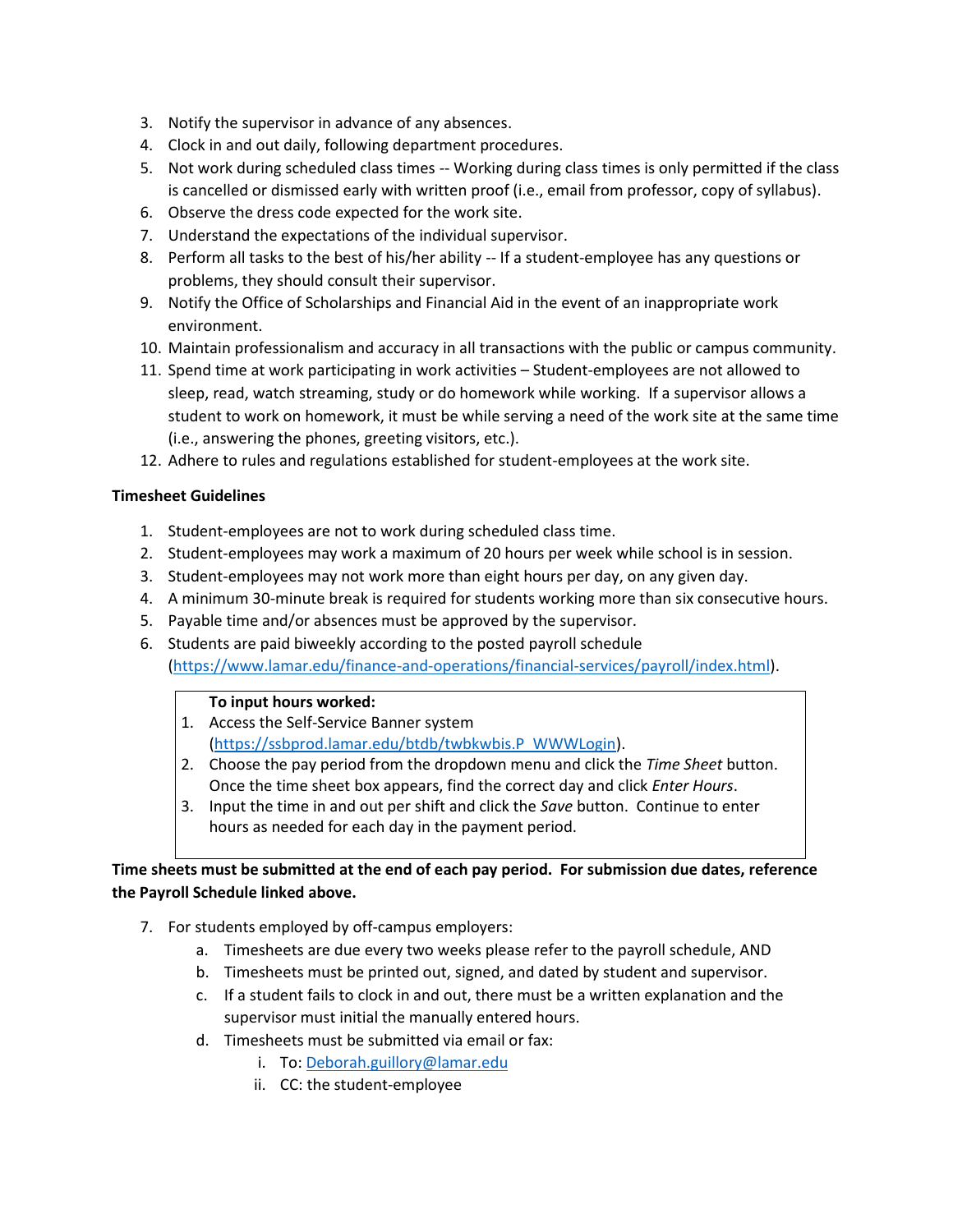e. Failure to meet these requirements will result in a delay of pay to the student employee and possible non-renewal of the agreement with the off-campus organization for the following academic year.

Student-employees will only be paid for hours worked. If any student-employee intentionally submits fraudulent time punches or timesheets to their employer, the Office of Scholarships and Financial Aid will terminate student's position.

### **Pay Rates**

Students working at Lamar University on campus or off-campus under the work-study programs are paid \$10.00 per hour.

### **Cancellation**

The Office of Scholarships and Financial Aid may cancel a student's work-study offer if the student:

- 1. Fails to maintain Satisfactory Academic Progress [\(https://www.lamar.edu/financial](https://www.lamar.edu/financial-aid/resources/academic-standards.html)[aid/resources/academic-standards.html\)](https://www.lamar.edu/financial-aid/resources/academic-standards.html).
- 2. Fails to obtain employment within 30 days from the start of the semester.
- 3. Has received additional aid or scholarships of which the Office of Scholarships and Financial Aid was unaware of at the time the work-study offer was made.
- 4. Works during scheduled class times.
- 5. Does not complete required documentation by the prescribed deadlines.

## **Termination**

The work site supervisor may terminate the employment of a work-study employee whose job performance, conduct, and/or dependability is unacceptable according to departmental and work-study standards. The supervisor is responsible for justifying the termination and completing the F3.2 Personnel Action Form. Improper use of university property and falsification of timesheets will result in termination without grounds for appeal.

#### **Rehire Procedures**

Student-employees who are seeking to be rehired must be eligible and have been offered work-study funding as a part of their financial aid award.

# **III. Policies and Procedures for Supervisors**

# **Hiring a Work-Study Student-Employee**

- 1. All employers are required to attend the mandatory work-study training at least once per year. The training is generally held during June and July.
- 2. All departments are required to post work study positions through Human Resources Office.
	- a. The job posting must contain the following:
		- i. A job description for each position which lists duties and responsibilities, as well as required knowledge and skills,
		- ii. The name and address of the work site,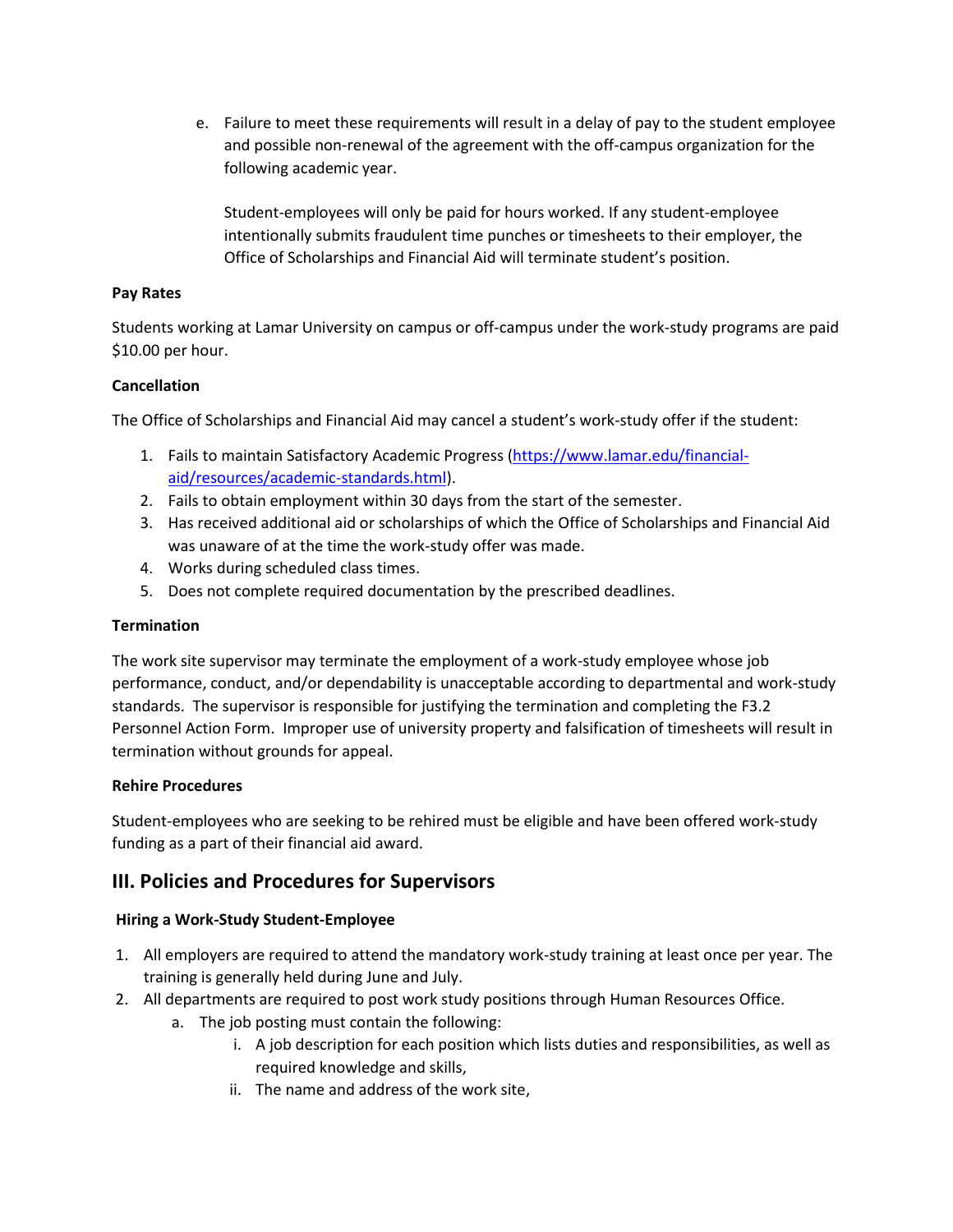- iii. The supervisor's name, email, and telephone number.
- iv. Off-campus positions: the community service organization involved.
- 3. Off-campus Work-Study Agreements will be reviewed by the Office of Scholarships and Financial Aid. If not approved, the off-campus organization will be notified.
- 4. Once the posting has been approved, all eligible students with work-study eligibility will be able to apply.

#### **Interviewing Student-Employees**

Supervisors will be notified when students apply for their positions. After reviewing the students' resumes, the supervisor will contact the applicants to arrange interviews. It benefits both the employer and the potential student-employee to discuss the following during the interview:

- Description of job duties
- Experience and skills needed to perform the job
- Personal conduct and attire expected
- Hours of operation and student's schedule of weekly hours
- Training provided
- Expected date by which a hiring decision will be made and start date **NOTE:** Employment laws that apply to interviewing regular employees also apply to the interviewing of student-employees.

How to prepare for the interview:

- Write interview questions that are criterion-based, behavior-based, job related, and nondiscriminatory.
- Decide whether skills testing will be required.
- Set aside enough time to do an interview of substance that covers all requirements for the student-employee to successfully perform the job.
- Give each candidate a copy of the position description.

Conducting the Interview:

- Make the candidate feel welcome and at ease.
- Give the candidate an overview of how the interview will run.
- Wait for answers and avoid interrupting.
- Review attitude toward previous employment experiences and supervisors, and the expected schedule.
- Determine interests, goals, strengths, and challenges.
- Take notes during interview as needed to make a hiring decision later.

#### **Hiring a Student-Employee**

Employers should notify the student of the hiring decision within one to three business days. Complete Personnel Action Form as soon as the student accepts the position. Student-employees are paid by the hour and paychecks are issued through check or direct deposit biweekly. The hourly rate for work study students is \$10.00.